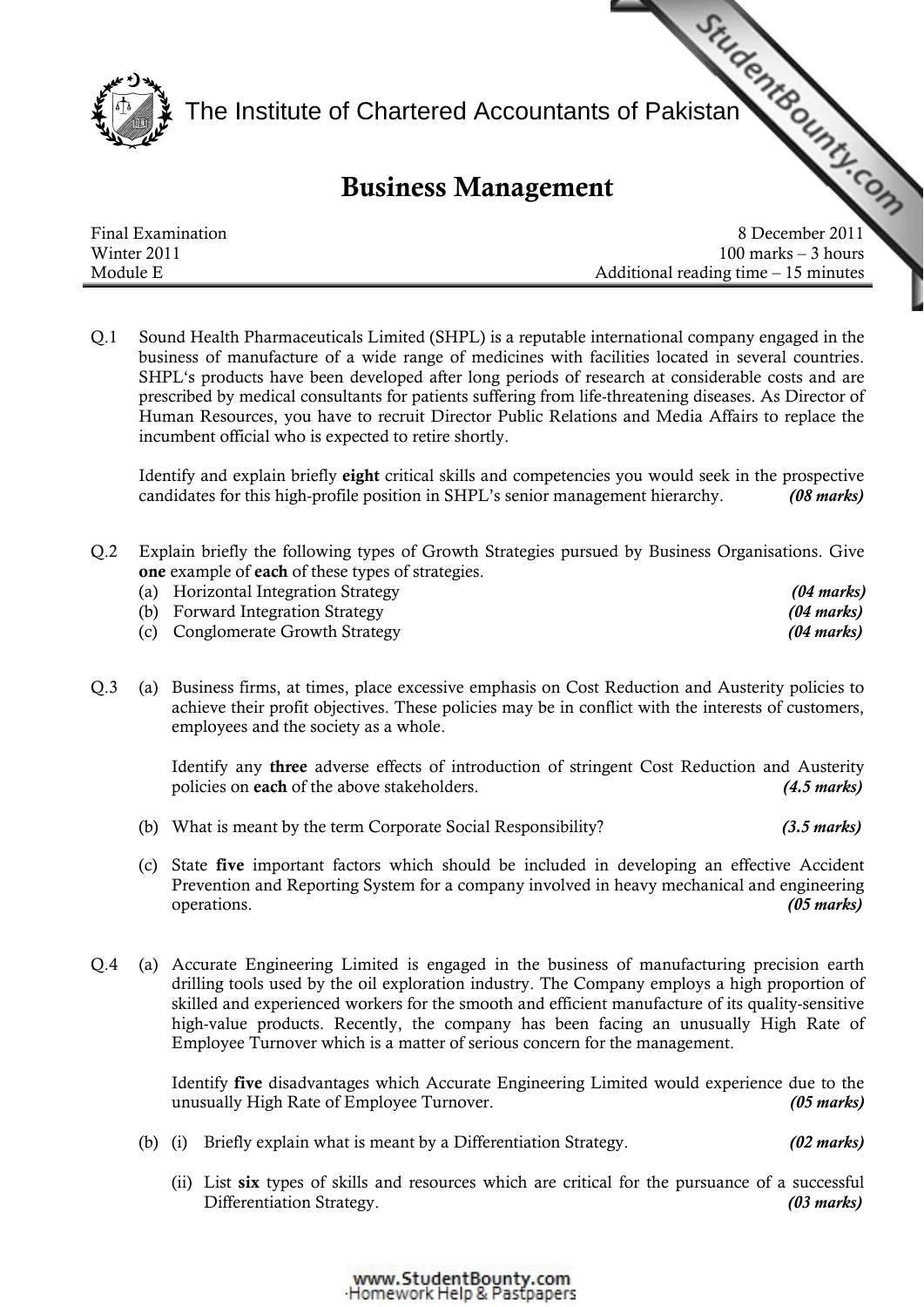- Q.5 (a) Explain what is meant by Scenario Planning. *(03 marks)*
	- (b) In highly competitive business environments dominated by relatively few equally powerful players, the participants make concerted efforts to implement effective Marketing Intelligence Systems.
		- (i) What is meant by the term Marketing Intelligence System? *(03 marks)*
		- (ii) List five different sources which help in the creation of an effective Marketing Intelligence System. *(05 marks)*
- Q.6 (a) Explain what is meant by Geocentric Orientation in the context of global business companies. *(05 marks)*
	- (b) Alpha Equipments is a Taiwanese manufacturer of various types of photocopiers and has recently decided to export its products to Pakistan. Alpha Equipments is considering to appoint a Single Distributor in Pakistan who would represent the exporter and would be responsible for the entire marketing operations in this country.

State six different advantages that Alpha Equipments would achieve through the appointment of a Single Distributor for import and distribution of its products in Pakistan. *(06 marks)*

Q.7 (a) Foresight Electronics is a knowledge-based company and is known for its ability to manufacture innovative and new-to-the-market electronic products and sell them in specifically identified niche markets. The company follows a Market Skimming Strategy to achieve its profitability objectives.

> Narrate four conditions which are essential for Foresight Electronics to be able to successfully adopt its Market Skimming strategy. *(06 marks)*

 (b) Household Furniture Co. are manufacturers of a wide range of furniture products used primarily by customers in the middle income group.

 Identify four different types of conditions in which it would be advantageous for the firm to pursue Market Penetration Strategy. *(04 marks)*

Q.8 Horizon Limited (HL) is engaged in the business of manufacturing and marketing of a wide range of consumer durable products. The company's products are in different stages of their Product Life Cycles. Consequently, HL pursues different promotional strategies for products depending on the stage of their Product Life Cycles.

State the types of Promotional Strategies which HL may pursue for marketing of its wide range of products in the (i) Introduction, (ii) Growth, (iii) Maturity and (iv) Declining stages of their Product Life Cycle. *(07 marks)* 

Q.9 (a) In your opinion what important factors have led leading Japanese companies to establish automobile assembling/manufacturing plants in selected developing countries?

Identify five factors and substantiate them with brief explanations. *(05 marks)*

 (b) Describe briefly the Political Factors which should be taken into consideration by a multinational corporation while evaluating a decision to make substantial direct investment in a foreign country. *(03 marks)*